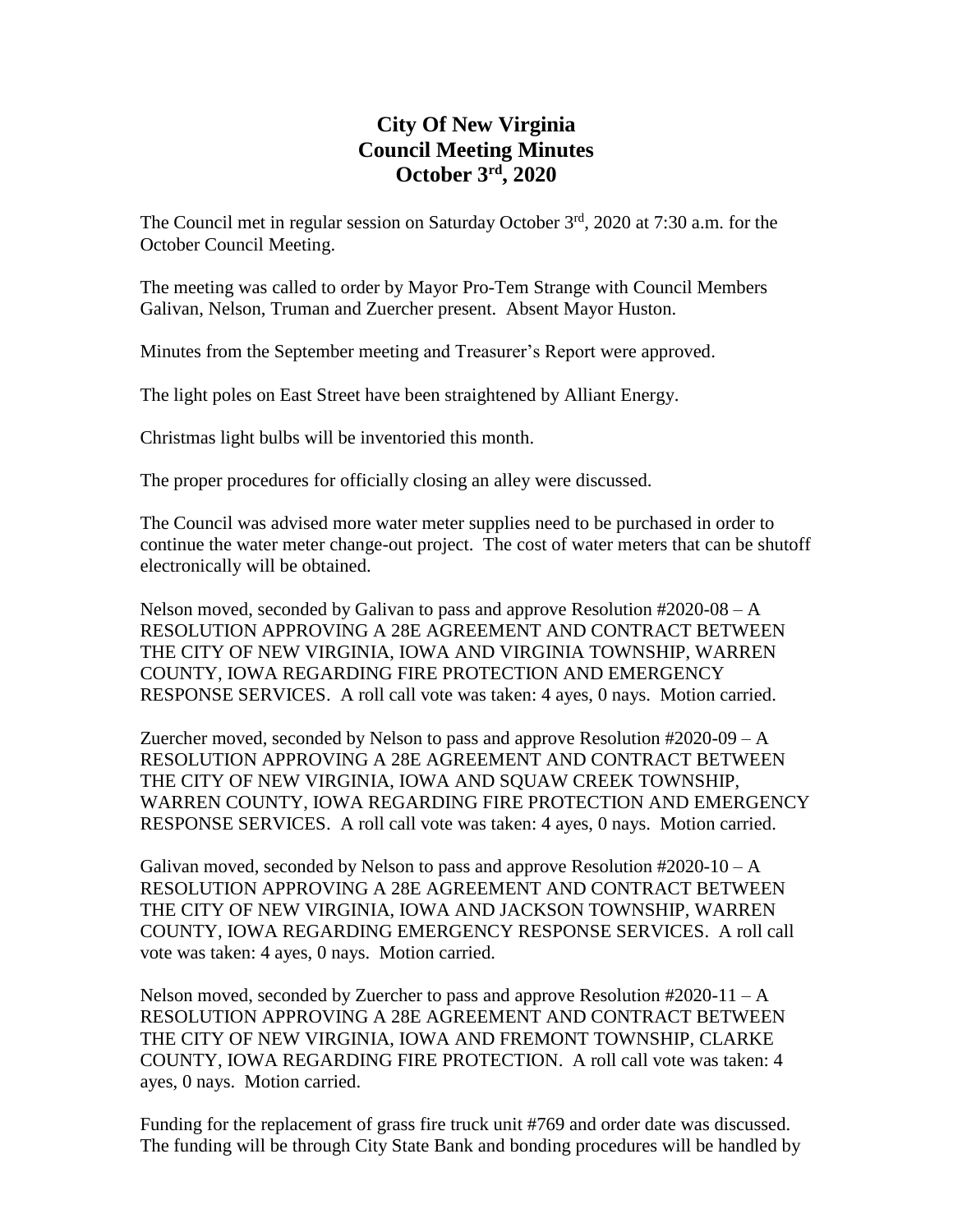Dorsey & Whitney Law Firm. Payment of the truck will not need to be made until it is completed and delivered. Nelson moved, seconded by Truman to get the truck ordered now with completion date to be late winter or early spring of 2021. A roll call vote was taken: 3 ayes, 0 nays. Zuercher abstained from voting due to his position of being the Fire Chief. Motion carried.

The Council was informed of a fire department member injury. This claim has been turned over to Iowa Municipal Workers' Compensation Association.

Zuercher informed the Council that there are some members on the fire department that have been inactive for a significant period of time. The Council advised the fire department by-laws need to be followed regarding the dismissal of members because of inactivity.

**Law Enforcement** – The report summary from the Sheriff's Office for the month of August was reviewed. Thirty calls were received or initiated in the community during the month. There were three citations/warnings written in the New Virginia area during the month. Officers spent in excess of 56.25 hours in the community for the month of August.

City website payment options were discussed. An event calendar and a PayPal account for GAMP Community Building rentals and reservations have been added. Currently the website is paid on a monthly basis but is cheaper overall for longer periods of time. The best value is to pay for a three year period. Zuercher moved, seconded by Nelson to pay for the City website for a 3 year period. A roll call vote was taken: 4 ayes, 0 nays. Motion carried.

Truman moved, seconded by Zuercher to pass and approve Resolution  $2020-12-A$ RESOLUTION REQUESTING REIMBURSEMENT FROM THE IOWA COVID-19 GOVERNMENT RELIEF FUND. A roll call vote was taken: 4 ayes, 0 nays. Motion carried.

### **GAMP FINANCIAL UPDATE**

#### **September 8, 2020**

The following are the balances for the GAMP accounts: Money Market \$38152.85; Regular Account \$1304.37. The GAMP Community Building has been opened for rentals. We have had a few groups utilize the building and with each use, we have had an extra cleaning and sanitizing process done. Capital Sanitary Supply has has installed some of the cleaning products. We are currently waiting on the hand sanitizing stations to arrive. We also strongly suggest all who enter wear masks and follow the six foot social distancing recommendation. We are also asking renters to operate at the 50% capacity. There is an interest in starting a YOGA class. The Board is looking at an hourly rental rate during the week. There is currently three tiers of pricing for rental. The Board is looking at dropping the top tier.

Zuercher moved, seconded by Truman to establish an hourly rental fee of \$20.00/hr. for the GAMP Community Building and to drop the top tier pricing for renting to individuals outside the City of New Virginia and school district. A roll call vote was taken: 4 ayes, 0 nays. Motion carried.